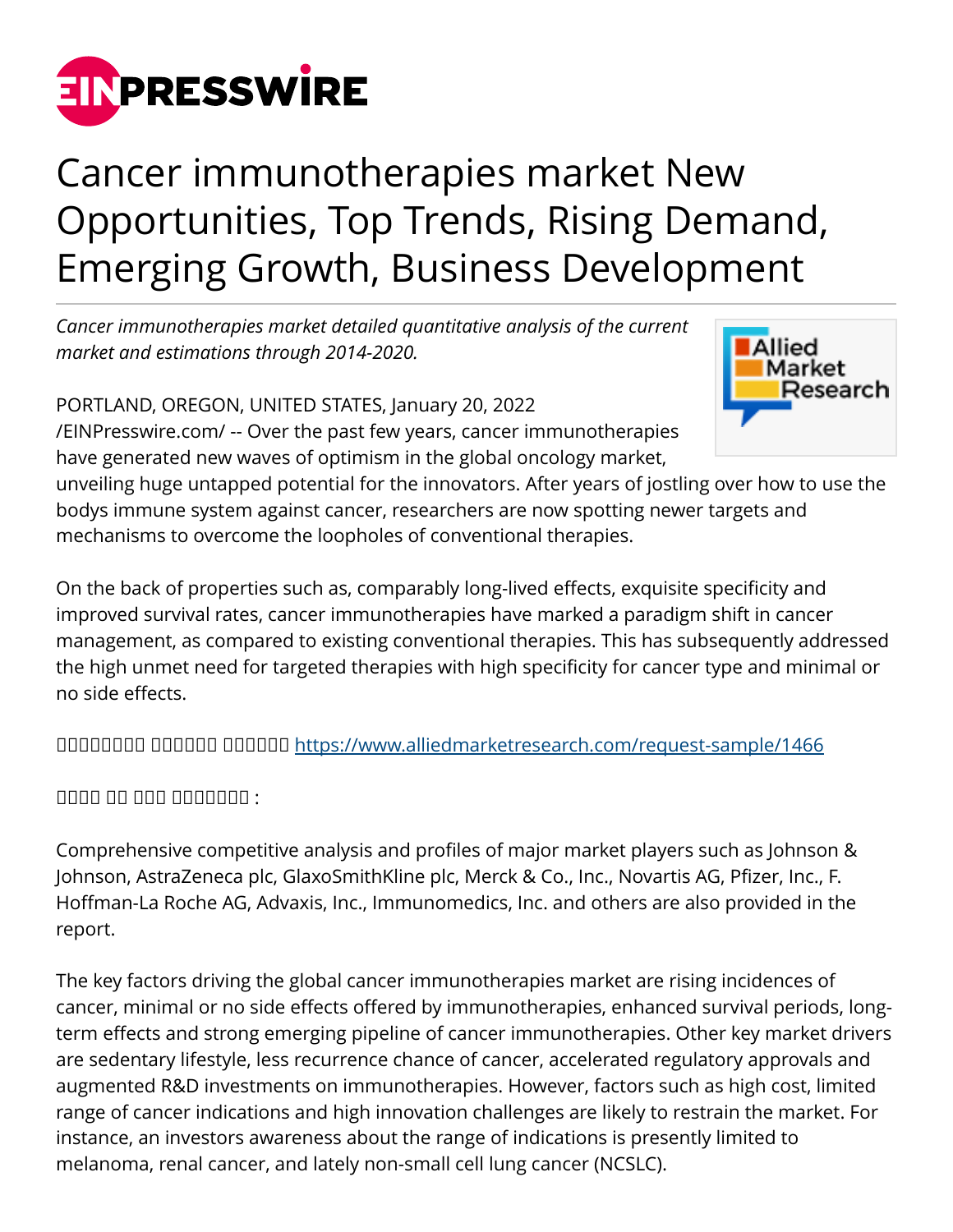## OOO OOOOOOO OOOOOO <https://www.alliedmarketresearch.com/purchase-enquiry/1466>

To provide the detailed market understanding, the cancer immunotherapies market is segmented on the basis of technology, therapy type, application and geography. Based on technology, the market is segmented into genetic engineering, hybridoma technology, humanization of monoclonal antibodies and overcoming the HAMA response via modern technology. On the basis of therapy type, the market is segmented into monoclonal antibodies, cancer vaccines, checkpoint inhibitors, cytokine therapies, other immune system boosters and miscellaneous immunotherapies. Each therapy type is further segmented across different subcategories listed in the key market segments section. Based on application, the market is categorized into melanoma, renal cancer, NSCLC and others. The report covers a geographic breakdown and a detailed analysis of each of the aforesaid segments across North America, Europe, Asia Pacific, and LAMEA.

UOO OOOOOO OOOOO [https://www.alliedmarketresearch.com/cancer-immunotherapies](https://www.alliedmarketresearch.com/cancer-immunotherapies-market)[market](https://www.alliedmarketresearch.com/cancer-immunotherapies-market)

ᵁᵁᵂᵁᵂᵁᵁ ᵁᵁᵂᵂᵂᵂᵂ:

[Surgical Operating Microscope Market](https://www.alliedmarketresearch.com/surgical-operating-microscope-market)

## [Tissue Ablation Market](https://www.alliedmarketresearch.com/tissue-ablation-market)

ᵀᵁᵀᵀᵁᵀ- ᵀ ᵁᵂᵁᵂᵁᵂᵂᵂᵂᵂᵂᵂ-ᵀᵁᵂᵁᵁ ᵀᵂᵁᵂᵁᵂᵃ (ᵀᵂᵁᵂᵂᵂᵂ ᵂᵂ-ᵁᵁᵂᵁᵂᵁ, ᵂᵂᵁᵂᵁᵂᵂᵂᵂᵂᵂᵂ-ᵁᵁᵂᵁᵁ  $\Box$ 

AMR introduces its online premium subscription-based library Avenue, designed specifically to offer cost-effective, one-stop solution for enterprises, investors, and universities. With Avenue, subscribers can avail an entire repository of reports on more than 2,000 niche industries and more than 12,000 company profiles. Moreover, users can get an online access to quantitative and qualitative data in PDF and Excel formats along with analyst support, customization, and updated versions of reports.

ᵀᵁᵂ ᵁᵂ ᵁᵁᵁᵁᵂᵂ ᵂᵂ ᵂᵂᵁ ᵂᵂᵁᵂᵁᵂᵃ ᵂᵁ ᵂᵁᵂᵂᵂᵂᵂ ᵁᵂ ᵁᵂᵃ ᵂᵂᵂᵁ ᵁᵂᵂᵂ ᵁᵂᵃ ᵁᵁᵂᵂᵁᵁ ᵁᵂᵁ ᵁᵂᵃᵃᵂᵁᵂᵁ. ᵀᵂᵂ ᵂᵂᵂᵁ ᵁᵁᵂᵁᵂᵂᵂ, ᵁᵂᵂᵂᵂᵃ ᵂᵂᵁ ᵂᵂᵂᵂ:<https://www.alliedmarketresearch.com/library-access>

## $\Box$

Allied Market Research (AMR) is a full-service market research and business-consulting wing of Allied Analytics LLP based in Portland, Oregon. Allied Market Research provides global enterprises as well as medium and small businesses with unmatched quality of "Market Research Reports" and "Business Intelligence Solutions." AMR has a targeted view to provide